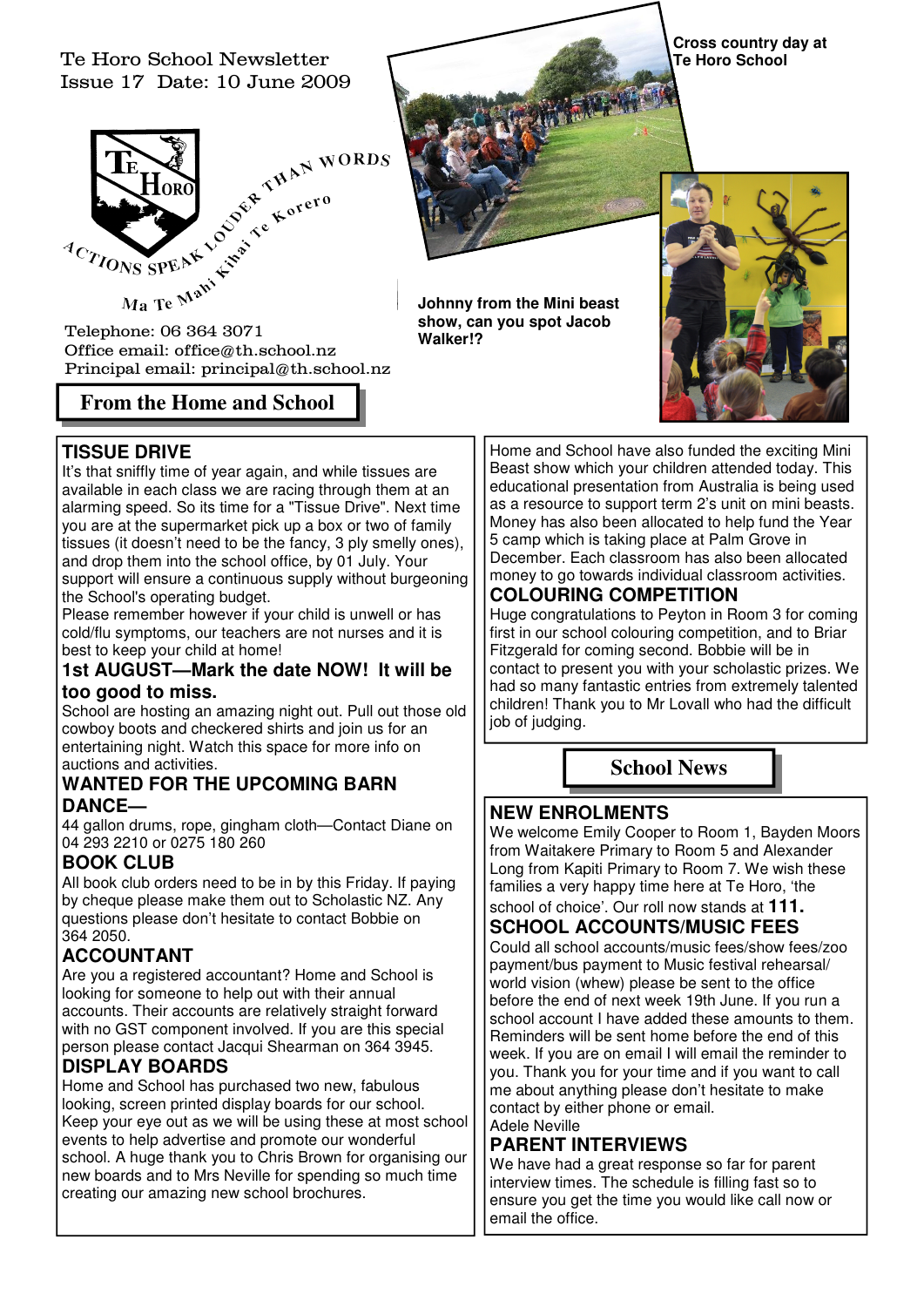| <b>Netball Draw for June 11th</b><br><b>YEAR 5/6</b><br><b>YEAR 3/4</b><br>3.30 pm<br>TKOTR vs Te Horo 1<br>Rahui<br>Te Horo 2 vs Te Horo 1<br>Te Horo<br>Te Horo<br>4.00 pm<br>Te Horo 3 vs Te Horo 2<br>THURSDAY 12:30pm<br>For your information: RAHUI GAME IS AT THE COURTS on Domain Road, Otaki.<br>Year 3/4 - Practice Tuesdays 12:30<br>Te Horo 2 Coach - Bronia<br>Te Horo 1 Coach - Candice/Amy/Jackie<br>Andeana Hakaraia<br>Ethan Wyman<br>Flynn Wyman<br>Angie Leckie<br>Gina Bateman<br><b>Reon Faith</b><br><b>Emilie Mourie</b><br>Samantha Lovelady Smith<br>Angus Grant<br>Lewis Wyatt Watson<br>Jake Hobbs<br>Alisha FitzGerald<br>Elan McInerney<br>Mackenzie Seymour<br><b>Brittney McEwan</b><br><b>Tessa McPhee</b><br>Jasmine Edwards<br>Lamea Wyatt Watson<br><b>Jack Scrimshaw</b><br>Harry Bird |  |  |
|----------------------------------------------------------------------------------------------------------------------------------------------------------------------------------------------------------------------------------------------------------------------------------------------------------------------------------------------------------------------------------------------------------------------------------------------------------------------------------------------------------------------------------------------------------------------------------------------------------------------------------------------------------------------------------------------------------------------------------------------------------------------------------------------------------------------------|--|--|
|                                                                                                                                                                                                                                                                                                                                                                                                                                                                                                                                                                                                                                                                                                                                                                                                                            |  |  |
|                                                                                                                                                                                                                                                                                                                                                                                                                                                                                                                                                                                                                                                                                                                                                                                                                            |  |  |
|                                                                                                                                                                                                                                                                                                                                                                                                                                                                                                                                                                                                                                                                                                                                                                                                                            |  |  |
|                                                                                                                                                                                                                                                                                                                                                                                                                                                                                                                                                                                                                                                                                                                                                                                                                            |  |  |
|                                                                                                                                                                                                                                                                                                                                                                                                                                                                                                                                                                                                                                                                                                                                                                                                                            |  |  |
|                                                                                                                                                                                                                                                                                                                                                                                                                                                                                                                                                                                                                                                                                                                                                                                                                            |  |  |
|                                                                                                                                                                                                                                                                                                                                                                                                                                                                                                                                                                                                                                                                                                                                                                                                                            |  |  |
|                                                                                                                                                                                                                                                                                                                                                                                                                                                                                                                                                                                                                                                                                                                                                                                                                            |  |  |
|                                                                                                                                                                                                                                                                                                                                                                                                                                                                                                                                                                                                                                                                                                                                                                                                                            |  |  |
|                                                                                                                                                                                                                                                                                                                                                                                                                                                                                                                                                                                                                                                                                                                                                                                                                            |  |  |
|                                                                                                                                                                                                                                                                                                                                                                                                                                                                                                                                                                                                                                                                                                                                                                                                                            |  |  |
|                                                                                                                                                                                                                                                                                                                                                                                                                                                                                                                                                                                                                                                                                                                                                                                                                            |  |  |
|                                                                                                                                                                                                                                                                                                                                                                                                                                                                                                                                                                                                                                                                                                                                                                                                                            |  |  |
|                                                                                                                                                                                                                                                                                                                                                                                                                                                                                                                                                                                                                                                                                                                                                                                                                            |  |  |
|                                                                                                                                                                                                                                                                                                                                                                                                                                                                                                                                                                                                                                                                                                                                                                                                                            |  |  |
|                                                                                                                                                                                                                                                                                                                                                                                                                                                                                                                                                                                                                                                                                                                                                                                                                            |  |  |
|                                                                                                                                                                                                                                                                                                                                                                                                                                                                                                                                                                                                                                                                                                                                                                                                                            |  |  |
|                                                                                                                                                                                                                                                                                                                                                                                                                                                                                                                                                                                                                                                                                                                                                                                                                            |  |  |
|                                                                                                                                                                                                                                                                                                                                                                                                                                                                                                                                                                                                                                                                                                                                                                                                                            |  |  |
| Year 5/6 - Practice Thursdays 12:30                                                                                                                                                                                                                                                                                                                                                                                                                                                                                                                                                                                                                                                                                                                                                                                        |  |  |
| Te Horo 1 Coach - Nicki<br>Te Horo 2 Coach - Bobbie<br>Te Horo 3 Coach - Stacey                                                                                                                                                                                                                                                                                                                                                                                                                                                                                                                                                                                                                                                                                                                                            |  |  |
| Mitchell Lafrentz<br><b>Tegan Seymour</b><br>Kelsey Faith                                                                                                                                                                                                                                                                                                                                                                                                                                                                                                                                                                                                                                                                                                                                                                  |  |  |
| Hunter Seymour<br><b>Cameron Lafrentz</b><br>Logan Bateman                                                                                                                                                                                                                                                                                                                                                                                                                                                                                                                                                                                                                                                                                                                                                                 |  |  |
| Abbie Brown<br><b>Holly McPhee</b><br>Alexandra Dews                                                                                                                                                                                                                                                                                                                                                                                                                                                                                                                                                                                                                                                                                                                                                                       |  |  |
| Alex Gray<br>Maia Standen<br>Alex Boag                                                                                                                                                                                                                                                                                                                                                                                                                                                                                                                                                                                                                                                                                                                                                                                     |  |  |
| <b>Toni FitzGerald</b><br><b>Stacey Allan</b><br>Jessica Zagrobelna                                                                                                                                                                                                                                                                                                                                                                                                                                                                                                                                                                                                                                                                                                                                                        |  |  |
| <b>Jack Rider</b><br>Monique Tawharu<br><b>Phoebe Ellis</b>                                                                                                                                                                                                                                                                                                                                                                                                                                                                                                                                                                                                                                                                                                                                                                |  |  |
| Liam Greening<br>Brieanna Middleton<br>Duncan Mackay                                                                                                                                                                                                                                                                                                                                                                                                                                                                                                                                                                                                                                                                                                                                                                       |  |  |
| Cullum Wyatt Watson<br>Gregor Carr<br>Rowan Knight<br>Martha Piercy                                                                                                                                                                                                                                                                                                                                                                                                                                                                                                                                                                                                                                                                                                                                                        |  |  |
|                                                                                                                                                                                                                                                                                                                                                                                                                                                                                                                                                                                                                                                                                                                                                                                                                            |  |  |
| <b>Hockey results</b>                                                                                                                                                                                                                                                                                                                                                                                                                                                                                                                                                                                                                                                                                                                                                                                                      |  |  |
|                                                                                                                                                                                                                                                                                                                                                                                                                                                                                                                                                                                                                                                                                                                                                                                                                            |  |  |
| <b>SENIOR HOCKEY</b>                                                                                                                                                                                                                                                                                                                                                                                                                                                                                                                                                                                                                                                                                                                                                                                                       |  |  |
| Te Horo and Koputaroa were fairly evenly matched on Monday night. However, Te Horo were a bit ragged in the first                                                                                                                                                                                                                                                                                                                                                                                                                                                                                                                                                                                                                                                                                                          |  |  |
| half which allowed Koputaroa to score twice. In the second half, Te Horo was on the attack and allowed far fewer                                                                                                                                                                                                                                                                                                                                                                                                                                                                                                                                                                                                                                                                                                           |  |  |
| scoring opportunities for the opposition, mainly because of untiring defensive work from Jackson Thompson and                                                                                                                                                                                                                                                                                                                                                                                                                                                                                                                                                                                                                                                                                                              |  |  |
| Jack Rider. Final score: 0-2                                                                                                                                                                                                                                                                                                                                                                                                                                                                                                                                                                                                                                                                                                                                                                                               |  |  |
| Player of the day: Holly McPhee for being on the post and getting the rebounds                                                                                                                                                                                                                                                                                                                                                                                                                                                                                                                                                                                                                                                                                                                                             |  |  |
| <b>JUNIOR HOCKEY</b>                                                                                                                                                                                                                                                                                                                                                                                                                                                                                                                                                                                                                                                                                                                                                                                                       |  |  |
| On Saturday 6 <sup>th</sup> June the Year 3/4 Te Horo Turtles played Coley Street Junior Gold team and won 3-1.<br>Player of the Day was Casey Rushbrook.                                                                                                                                                                                                                                                                                                                                                                                                                                                                                                                                                                                                                                                                  |  |  |
|                                                                                                                                                                                                                                                                                                                                                                                                                                                                                                                                                                                                                                                                                                                                                                                                                            |  |  |
| <b>Cross country results</b>                                                                                                                                                                                                                                                                                                                                                                                                                                                                                                                                                                                                                                                                                                                                                                                               |  |  |

Congratulations to our cross country team who represented us at the Kapiti School's Cross Country event at Waikanae Park on Tuesday.

The team were: - Mackenzie Seymour, Jake Hobbs, Stacey Allan, Hunter Seymour, Jack Rider, Jake Wyman, Becky Cameron, Liam Greening, Mitchell Lafrentz.

Special congratulations to Hunter who won a silver medal.

Hunter, Stacey, Jack, Jake and Becky now go on to represent the Kapiti Schools in the Lower North Island competition on 30<sup>th</sup> June.

A big thank you to Christine Cameron, Jeff Hobbs and Deb Allan for transporting the team and looking after them on the day.